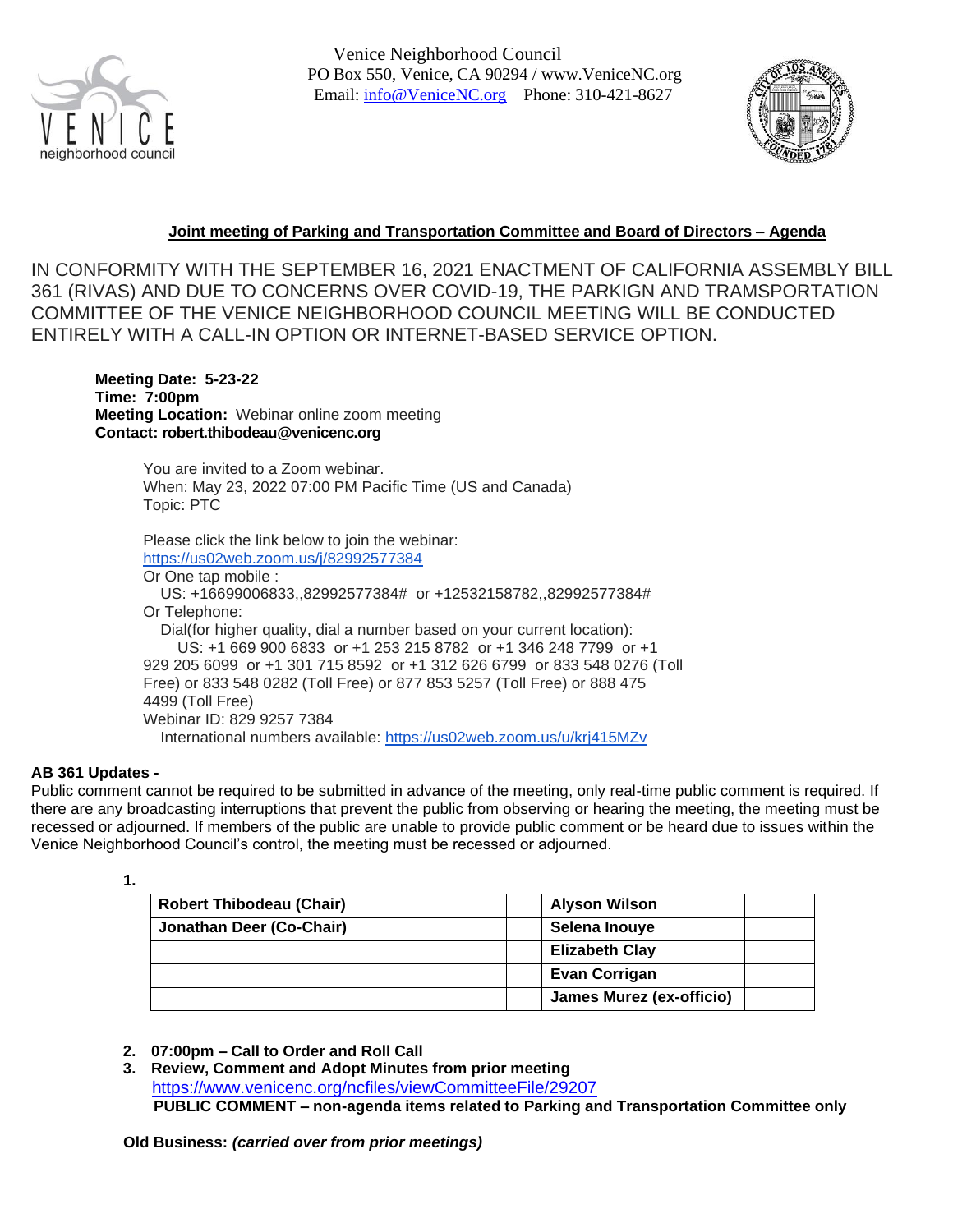#### **OLD BUSINESS**

### **4. COMMUNITY PLAN AND LAND USE/SPECIFIC PLANS**

**a. Item for discussion and possible action:** discussion of these plans, their impact on Venice, and development of new plans by the city. To discuss status of new community plan and format and manner of input into the community plan. Community Plan - https:/[/planning.lacity.org/odocument/b1ce0423-e344-4dc1-8dfe-](http://planning.lacity.org/odocument/b1ce0423-e344-4dc1-8dfe-3f493eaddf6c/Venice_Community_Plan.pdf)[3f493eaddf6c/Venice\\_Community\\_Plan.pdf;](http://planning.lacity.org/odocument/b1ce0423-e344-4dc1-8dfe-3f493eaddf6c/Venice_Community_Plan.pdf) Land Use Plan - [https://planning.lacity.org/odocument/d0a7f30b-87c1-430e-8415-](https://planning.lacity.org/odocument/d0a7f30b-87c1-430e-8415-5b5e30d230e7/venluptxt.pdf)

[5b5e30d230e7/venluptxt.pdf](https://planning.lacity.org/odocument/d0a7f30b-87c1-430e-8415-5b5e30d230e7/venluptxt.pdf)

- b. **Public Comment:**
- c. **Committee Discussion:**
- d. **Possible Motion:**

# **5. UPDATE ON LADWP WATER PIPELINE PROJECT**

- **a. Item for Discussion:** Status of water pipeline project
- **b. Public Comment:**
- **c. Committee Discussions:**
- **d. Possible Motion:**

#### **NEW BUSINESS**

### **6. PUBLIC WORKS STREET SERVICES RECOGNITION**

- a. **Item for Discussion:** Certificate of Appreciation for the Department of Public Works Street Services Venice Yard.
- **b. Public Comment:**
- **c. Committee Discussions:**
- **d. Possible Motion:** Motion to award a certificate of appreciation to the Venice Yard for keeping the streets of Venice clean during the pandemic and the homeless crisis. Cost TBD.

#### **7. HOUSTON WILSON - BIKE LANES**

- **a. Item for Discussion:** Bike lane improvements Presentation by Houston Wilson.
- **b. Public Comment:**
- **c. Committee Discussions:**
- **d. Possible Motion:** Motion to support bike lane improvements.

#### **8. ABBOT KINNEY TRAFFIC SLOWING**

- **a. Item for Discussion:** Traffic slowing on Abbot Kinney between Venice and Washington. Presentation by Daniel Zox
- **b. Public Comment:**
- **c. Committee Discussions:**
- **d. Possible Motion:**

# **9. PARKING ENFORCEMENT TOWING OF ABANDONED AND NON-OPERATIONAL VEHICLES.**

- **a. Item for Discussion:** Pursuant to the recent City Council motion, 21-0956 (CFMS) passed to resume the citation and towing abandoned and oversized vehicles. Speaker from parking Enforcement TBD
- **b. Public Comment:**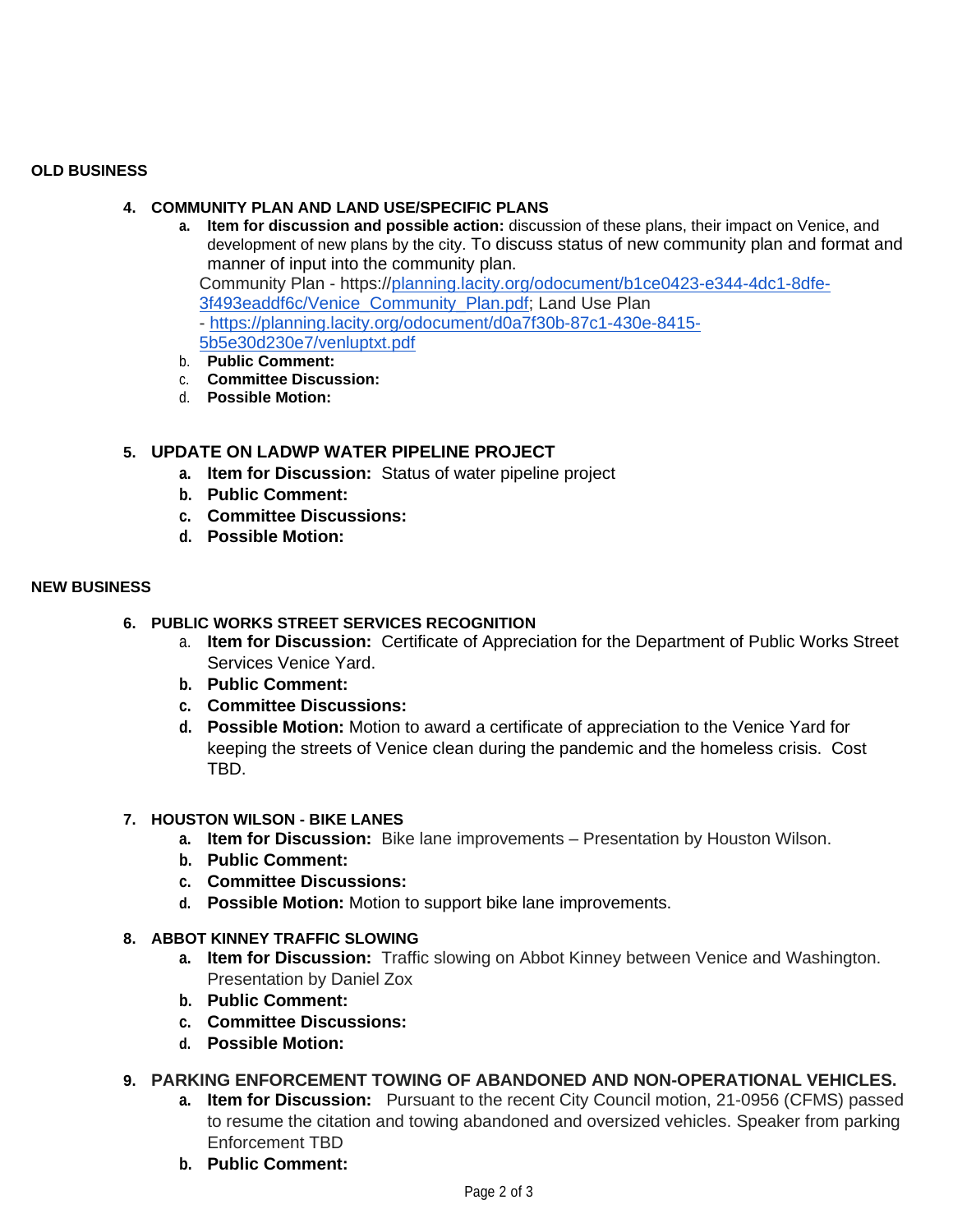- **c. Committee Discussions:**
- **d. Possible Motion:** Motion to request District 11 councilman, LAPD, and parking enforcement comply with City Council motion, 21-0956, and resume enforcement by citation and towing of abandoned and oversized vehicles.

# **10. STREET CLEANING ON VENICE BLVD**

- **a. Item for Discussion:** Resumption of street cleaning on Venice Blvd.
- **b. Public Comment:**
- **c. Committee Discussions:**
- **d. Possible Motion:** Motion to request city to resume street cleaning on Venice Blvd.

### **11. BROADWAY AND FOURTH TRAFFIC ISSUES**

- **a. Item for Discussion:** Discuss way stop signs at Broadway and Fourth.
- **b. Public Comment:**
- **c. Committee Discussions:**
- **d. Possible Motion:**

#### **12. "VENICE" SIGNAGE**

- **a. Item for Discussion:** Possible "VENICE" signage on major boulevards at the entrances to Venice.
- **b. Public Comment:**
- **c. Committee Discussions:**
- **d. Possible Motion:**

#### **13. Permit Parking East of Lincoln**

- **a. Item for Discussion:** Resident Permit Parking request for the Penmar Ave. area. Presentation by David Pidgeon
- **b. Public Comment:**
- **c. Committee Discussions:**
- **d. Possible Motion:**
- **14. Comments on items not on the agenda for consideration**
- **15. ADJOURN**

**PUBLIC INPUT AT NEIGHBORHOOD COUNCIL MEETINGS**: The public is requested to fill out a "Speaker Card" to address the Neighborhood Committee on any agenda item before the Neighborhood Committee takes action on an item. Comments from the public on agenda items will be heard only when the respective item is being considered. Comments from the public on other matters not appearing on the agenda that are within the Neighborhood Committee jurisdiction will be heard during the General Public Comment period. Please note that under the Brown Act, the Neighborhood Committee is prevented from acting on a matter that you bring to its attention during the General Public Comment period; however, the issue raised by a member of the public may become the subject of a future Neighborhood Committee meeting. Public comment is limited to **1** minute per speaker, unless adjusted by the presiding officer.

#### **Notice to Paid Representatives:**

If you are compensated to monitor, attend, or speak at this meeting, City law may require you to register as a lobbyist and report your activity. See Los Angeles Municipal Code Section 48.01 et seq. More information is available at [ethics.lacity.org/lobbying.](http://ethics.lacity.org/lobbying) For assistance, please contact the Ethics Commission at (213) 978 1960 or [ethics.commission@lacity.org](mailto:ethics.commission@lacity.org)

POSTING: In compliance with Government Code section 54957.5, non-exempt writings that are distributed to a majority or all of the board members in *advance of a meeting may be viewed at Beyond Baroque, 681 Venice Blvd;*

and at our website by clicking on the following link: [www.venicenc.org,](http://www.venicenc.org/) or at the scheduled meeting. You can also receive our agendas via email by subscribing to L.A. City's Early Notification System at [www.lacity.org/your-](http://www.lacity.org/your-)government/government-information/subscribe-meetings-agendas-anddocuments/neighborhood. In addition, if you would like a copy of any record related to an item on the agenda, please contact [vp@venicenc.org.](mailto:vp@venicenc.org)

**RECONSIDERATION AND GRIEVANCE PROCESS**: For information on the VNC's process for board action reconsideration, stakeholder grievance